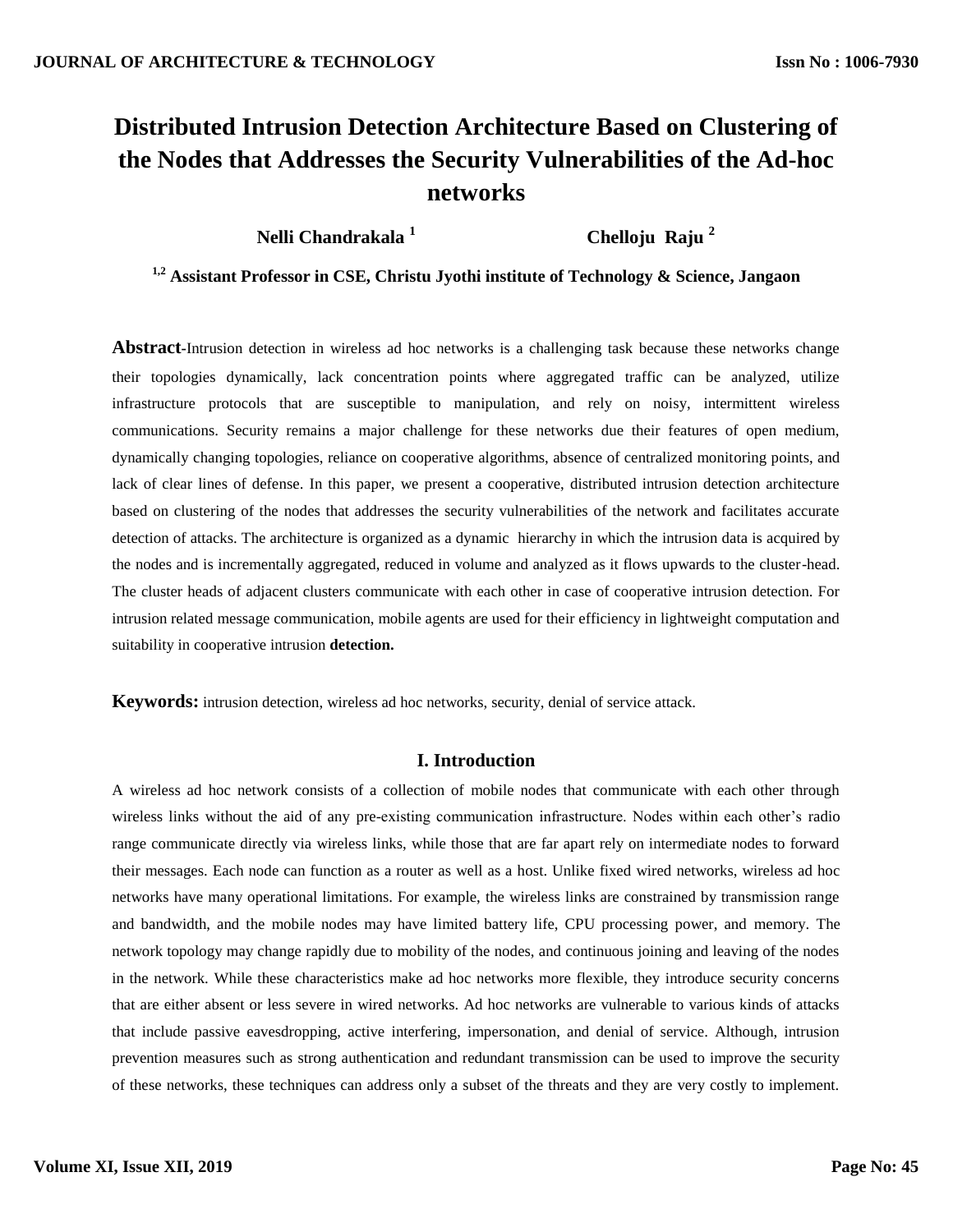The dynamic nature of ad hoc networks requires that prevention techniques should be complemented by detection techniques to monitor security status of the network and identify any malicious behavior [1]. Intrusion detection is a second line of defense that provides local security to a node, and also helps in establishing a specific *trust level* of a node in an ad hoc network [2]. Since it is impossible to adopt a fully centralized approach to security in ad hoc networks [3], a cluster-based semi-centralized approach may be adopted that helps in integration of local intrusion detection in a node or in a cluster with network-wide global intrusion detection. In this paper, we propose an architecture of a cluster based intrusion detection system for wireless ad hoc networks. In the proposed scheme, an ad hoc network is divided into different clusters using a suitable clustering algorithm [4]. The clustering makes the communication between the nodes in the network more efficient, as each cluster is managed by its cluster-head and inter-cluster communication takes place only through the gateway nodes [5]. The task of cluster management in a cluster is delegated to the cluster-head, which is chosen based on the output an election algorithm that is invoked periodically. The rotation of cluster management responsibility to different nodes ensures a proper load balancing and fault-tolerance in the system [6]. We propose to delegate the cluster-wide intrusion detection responsibility to the cluster-heads, as apart from their default function of cluster management, they can initiate a cooperative approach for intrusion detection. Every node in the network maintains a database of known attacks (misuse signatures). Anomalous activities are defined in terms of upper and lower thresholds for identifying any new attack against the network [7]. The use of mobile agents is proposed for inter-cluster communication. The mobile agents are light-weight and computationally efficient small software components. They enhance the flexibility in cooperative detection ability of a distributed intrusion detection system [8]. However, there have been some ecurity concerns about the mobile agents which need to be investigated further [9][10].

## **II. Related Work**

In a cooperative distributed intrusion detection system proposed by Zhang and Lee [1], every node in an ad hoc network analyzes locally available network data for anomalies. Intrusion attempts are detected by employing a distributed cooperative mechanism. Each node runs intrusion detection agents consisting of six modules. The model uses multi-layer integration approach to analyze the attack scenario. However, the scheme requires large amount of data that needs to be passed over wireless links to update the local database of anomaly and misuse rules. This is certainly a problem in low bandwidth wireless links. Another issue that needs to be addressed is how to obtain enough audit data to establish the normal patterns of users. Without this data, it is almost impossible to carry out anomaly detection accurately. Li et al. [2] have used mobile agents for developing a coordinated distributed intrusion detection scheme for ad hoc networks. In the proposed scheme, the mobile nodes are divided into different clusters. The cluster-heads act as the manager nodes that contain *assistant mobile agents* and *response mobile agents*. Each cluster-member node (nodes other than the cluster-heads) runs a *host monitor agent* to detect network and host intrusions using *intrusion analyzer* and *interpretation base*. The assistant agent running on a cluster-head is responsible for collecting intrusion-related data from the cluster-member nodes. The response agent on a clusterhead informs the cluster-member nodes about any response initiated by the intrusion detection system against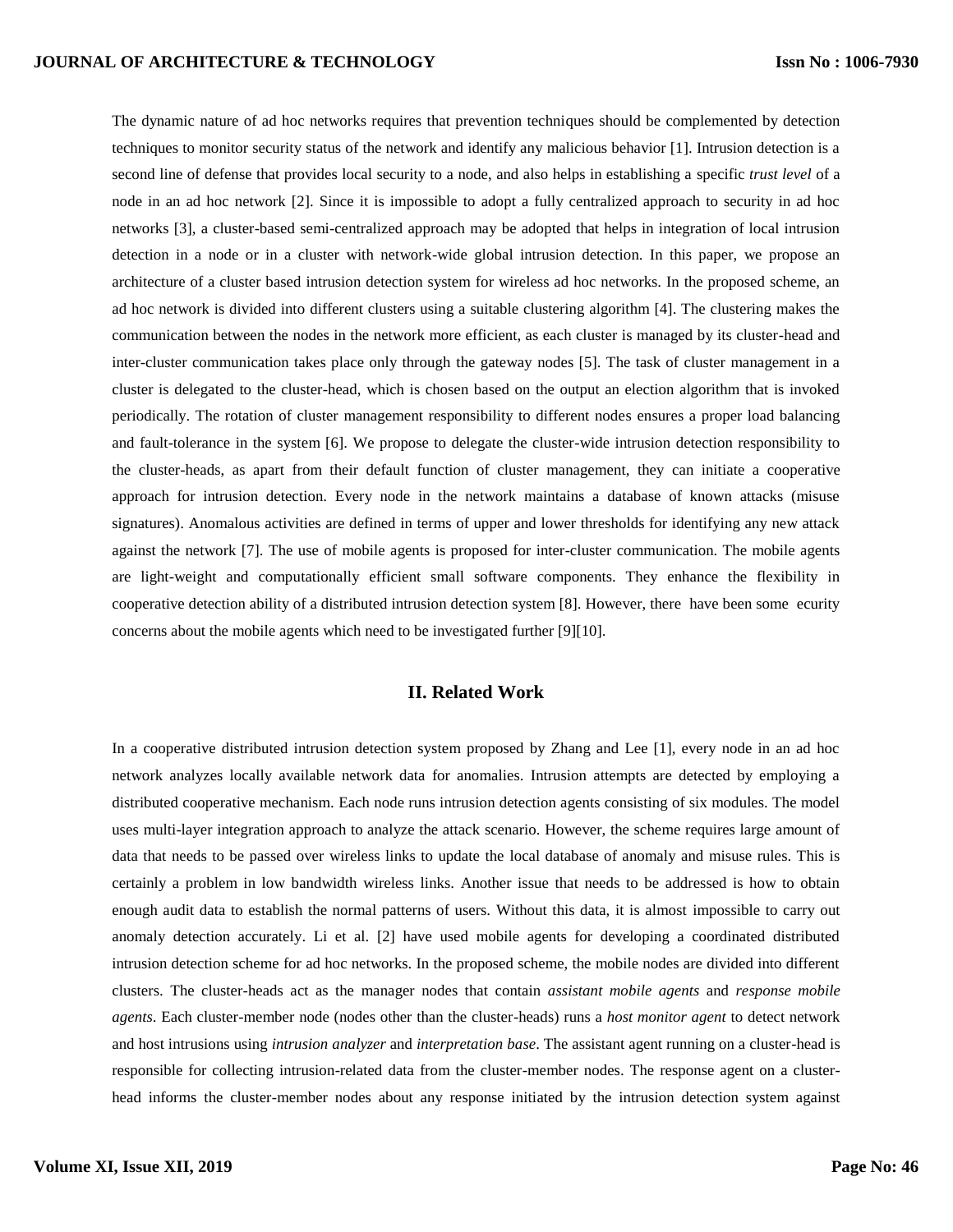possible intrusive activity on the network. However, the architecture is not modular as there is no separation of functions between the cluster-head nodes and cluster-member nodes. Moreover, it does not use any clustering algorithm to minimize message communication in the network for intrusion detection and response. Kachriski and Guha [3] have presented an intrusion detection system for ad hoc networks, in which multiple sensors deployed throughout the network collect and merge audit data implementing a cooperative detection algorithm. Sensors are deployed on some of the hosts in the network that monitor the network traffic. The selection of these nodes is based on their connectivity index and the outcome of a distributed voting algorithm. The detection decisions are taken by mobile agents that transport their execution and state information between different sensor hosts of the network, and finally return to the originator host with the result. The authors have proposed two different methods of decision making: independent and collaborative. The approach of independent decision making by mobile agents is susceptible to single point of failure, and therefore, the authors have recommended the use of collaborative approach. The main advantage of this proposition is the restriction of the computation-intensive operations of the system to a few dynamically elected nodes. However, since the mobile agent platforms are themselves vulnerable, the security proposed scheme may be questionable [10]. Albers et al. have proposed a distributed and collaborative architecture of intrusion detection system by using mobile agents [5]. The authors have proposed the use of a local intrusion detection system (LIDS) for monitoring the local activities on each node. Two types of data are exchanged among the LIDS: security data and intrusion alerts. LIDS agents use either the anomaly or misuse detection. Once a local intrusion is detected, the LIDS initiates a response and informs other nodes in the network. Upon receiving an alert, the LIDS protects itself against intrusion by use of a suitable defense mechanism. Sun et al. have presented an architecture of a *zone-based intrusion detection system* (ZBIDS) that involves a local detection and a collaborative detection technique [12]. The local detection module consists of a general intrusion detection agent model and a Markov chain-based anomaly detection algorithm. To enhance the detection efficiency, the collaborative detection module is utilized. The collaborative detection module works on the ZBIDS agents and uses an aggregation algorithm on the gateway nodes in the clustered ad hoc network. The authors have proposed the IDS for securing routing in the network. The simulation results demonstrate that the proposed scheme is not only efficient in detecting intrusions but also it has reduced false alarm rates appreciably. Sterne et al. have proposed a dynamic intrusion detection hierarchy that is potentially scalable to large networks [13]. The mechanism is based on a clustering approach, in which the nodes may be organized in a hierarchy with the cluster-head nodes at the top level of the hierarchy. Every node in the network monitors, logs, analyzes, and sends alerts, and responds to the alerts send by other nodes. The cluster heads have the additional tasks of (i) data filtering and data fusion, (ii) detection of intrusions and (iii) security management. Wang et al. have proposed an end-to-end detection of wormhole attack (EDWA) that is based on a set of mechanisms [14]. In wormhole attack, an adversary builds a tunnel between two end points which are multiple hops way from each other. The message recorded at one is relayed to the other end from where it is broadcasted into the network again. In the proposed defense mechanism against wormhole attack, the authors have proposed a location-based detection mechanism where the source node estimates the minimum hop count to the destination based on the geographic information of the two end hosts in which the receiver's location is piggy-backed by the route reply packet during the route discovery. For, a received route, the source compares the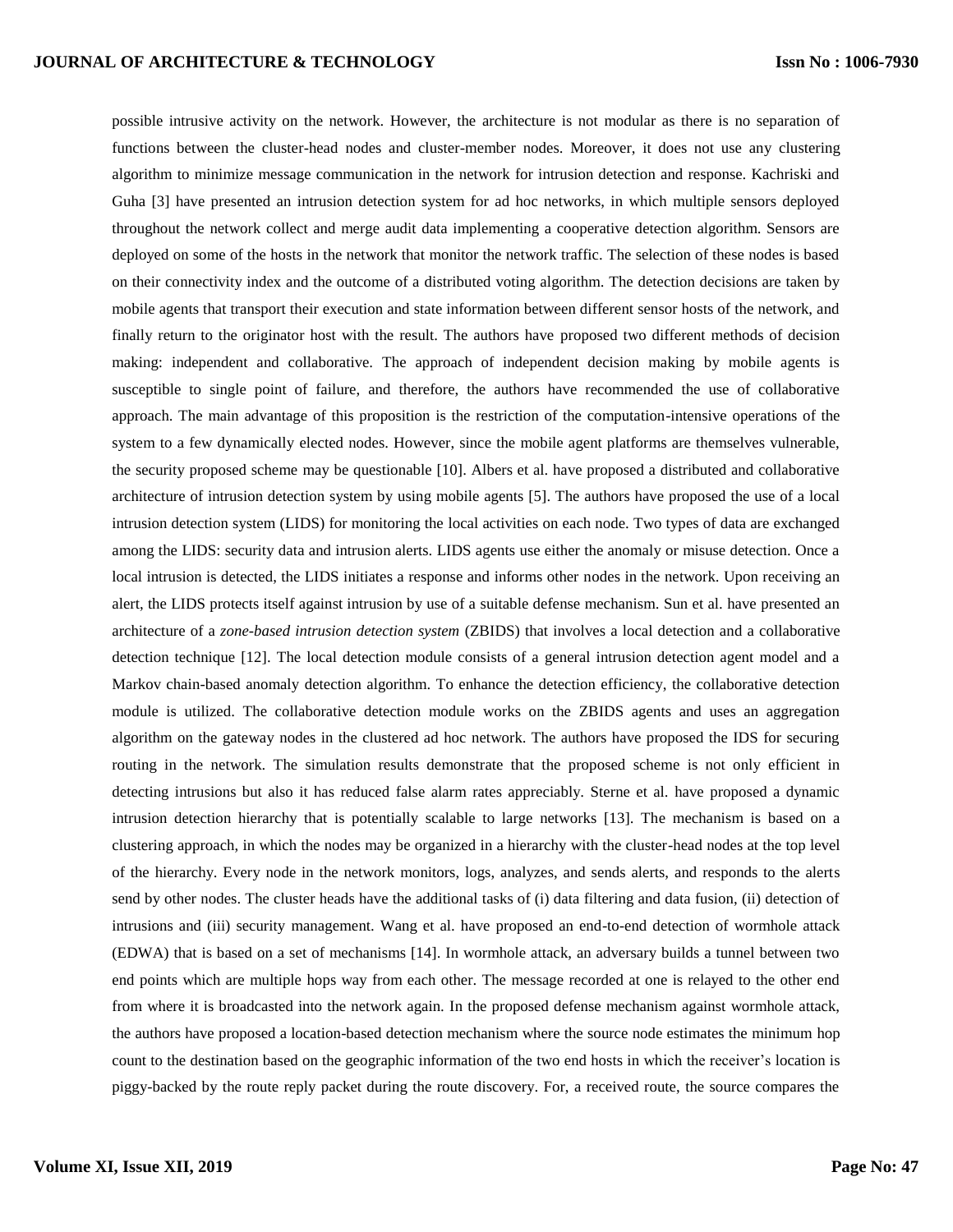hop count value received from the reply packet with its estimated value. If the received value is less than the estimation, the corresponding route is marked as if a wormhole is detected. The, the source launches wormhole *tracing* in which the two end points of the wormhole will be identified in a small area provided that there are multipaths existing between the source and destination. Finally, a normal route is selected for data communication.

## **III. Proposed Architecture**

#### **Cooperative intrusion Detection Architecture**

This section proposes a cooperative intrusion detection architecture for the MANET environment described above. How the dynamic hierarchy facilitates cooperative intrusion detection. Construction of the hierarchy using attributebased . Two additional topics relating to the utilization of the hierarchy are discussed describes the responsibilities of nodes according to their placement within the hierarchy.

#### **Organizational model: a dynamic hierarchy**

The choice of an organizational model is fundamental to the architecture of any distributed system. Common models include static hierarchy, peer-to-peer (P2P) and publish-and-subscribe. The static nature of the static hierarchy model, the potentially huge volume of multi-hop traffic that may be generated as a result of the arbitrary transfer of information in the P2P and publish and subscribe models as well as assumptions of uniform trust in P2P models render them inappropriate for our problem domain. In order to provide incremental aggregation, detection, and correlation, efficient dissemination of intrusion management directives, and scalability, the organizational model we propose is the dynamic hierarchy. The major advantage of a hierarchy is its potential scalability to large networks, since it can provide rapid and communications-efficient detection for local cooperative attack recognition, while still allowing data sharing for more widely-distributed cooperative intrusion detection algorithms. Unlike P2P networks where communications overhead can rise by the square of the number of nodes, a hierarchical approach allows higher-layer nodes to selectively aggregate and reduce intrusion detection data as it is reported upward from the leaf nodes to a root. Moreover, a hierarchy naturally aligns with the authority structure or chain-of-command that is common to many human organizations and governs the control of assets, in this case, network nodes and services. In the proposed architecture, this structure is represented by the flow of data to authoritative nodes at the root of the hierarchy, which dispatch directives down to lower levels. In this problem domain, mobility and other factors will cause the topology to change continually, such that an initially-defined static hierarchy will soon be inefficient. Since both nodes and links will appear and disappear rapidly and normally, a dynamic, topology based hierarchy must be formed and constantly maintained. Nodes will communicate intrusion detection information most often with other nodes that are their parents or children in the hierarchy. Efficiency will generally be improved if a significant fraction of children are topologically nearby, such as being link-layer (1-hop) neighbors. Since mobility and other factors will lead to frequent changes in these topological relationships, hierarchical relationships between nodes need to evolve as the topology evolves. We propose to use *clustering* [1,4,5] for establishing and maintaining such a dynamic evolving hierarchy of intrusion detection components. An example of this infrastructure is nodes annotated with a "1" are the representatives of first level clusters. Arrows pointing to these nodes originate from the other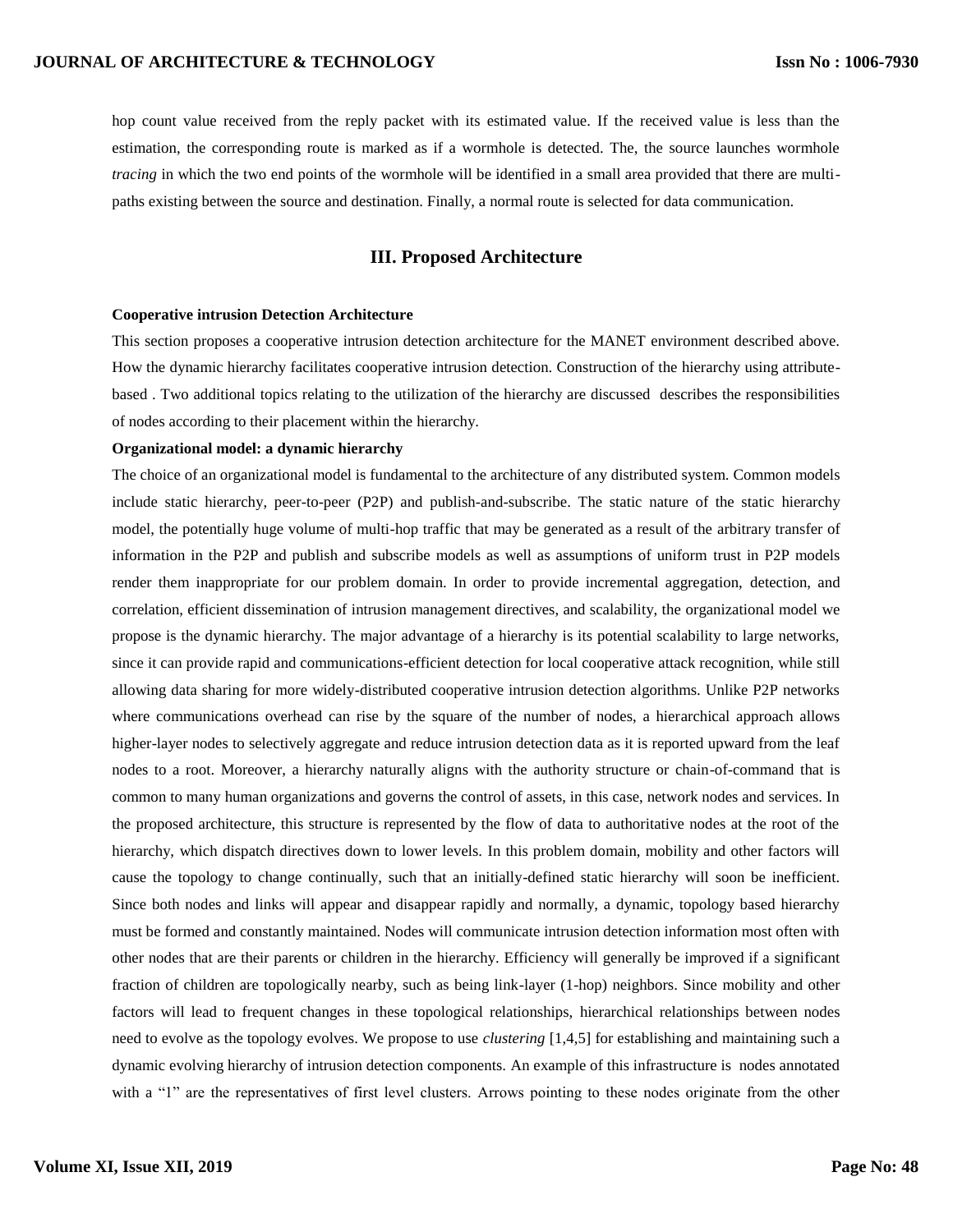#### **JOURNAL OF ARCHITECTURE & TECHNOLOGY**

(leaf) nodes in their cluster that report to them. Similarly, arrows from first level representatives to their second level representative (annotated with a "2"), show the composition of one of the second level clusters. The arrow from the second level representative to the third level representative shows that the former is a member of a third level cluster; other members of that cluster are outside the scope of the figure and are not shown. To avoid having a single representative node at the top of the hierarchy that is a potential single point of failure, one or more members of the highest level cluster should be designated as backup representatives. This infrastructure allows intrusion detection observations to be gathered efficiently from the entire network; provides incremental aggregation, detection, and correlation; and efficient dissemination of intrusion response and management directives (e.g., signature updates).



Fig1*.* **Co-Operative Distributed intrusion Architecture.**

### **Dynamic hierarchy for Intrusion Detection**

In the proposed architecture, every node is responsible for using its own resident network and host-based intrusion detection mechanisms to protect itself. In addition, nodes are assigned intrusion detection responsibilities to help protect other nodes in the network. These responsibilities include monitoring, logging, analyzing, and reporting network data at various protocol layers. The responsibilities of a node depend on its current positions in the topology and the dynamic hierarchy. Nevertheless, data acquisition will generally occur at or near the bottom of the hierarchy where leaf nodes are attached. Intrusion detection data of all forms including alerts will generally flow upward and will be consolidated, correlated, and summarized incrementally as it flows upward. A small collection of nodes at the uppermost levels of the hierarchy will serve as security management nodes that may possess an integrated view of the overall cyber security of the network. These nodes will also provide facilities for sending directives to all the nodes in the network, such as directives to alter all nodes' intrusion detection or intrusion response configurations; these will flow down the hierarchy from top to bottom. In short, data from intrusion detection systems needs to flow from the bottom to the top where it can be utilized in decision-making. Once decisions are made, they are transformed into directives that flow from the top to the bottom. Different kinds of attacks require different sets of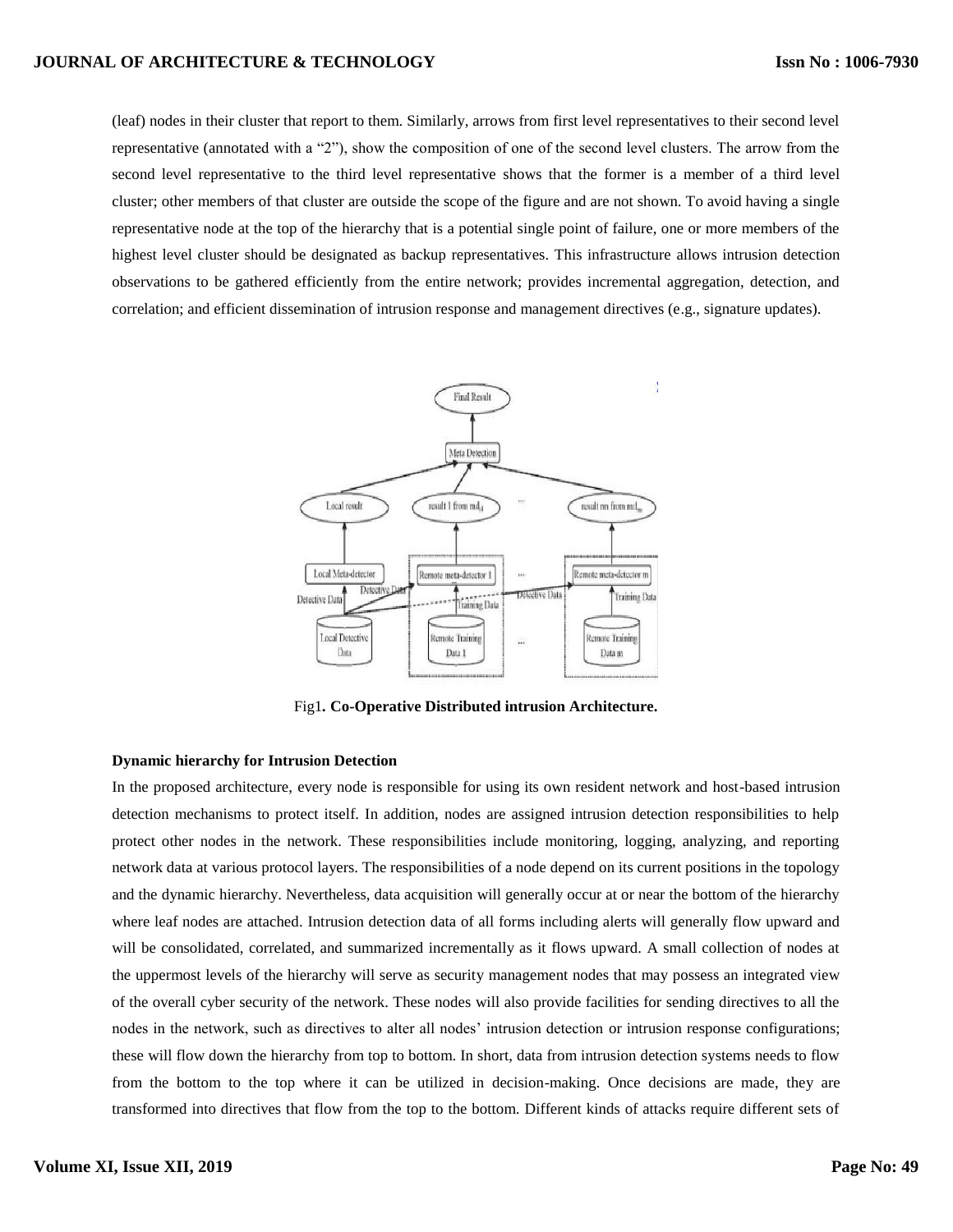detection data, and this data may aggregate at different levels in the hierarchy. A key principle is that intrusion detection and correlation should occur at the lowest level in the hierarchy at which the aggregated data is sufficient to enable an accurate detection or correlation decision. If the data available at a level is not sufficient, it is pushed upward in the hierarchy where it is further aggregated with other data. One reason for this principle is *detection latency* – in the absence of a suspicious event, data will generally be reported periodically by group members to their cluster head. If a member possesses sufficient data to make an immediate detection decision, but defers detection processing to its next-level representative and only transfers the data to the parent periodically, this will introduce a delay in detecting an attack. Another reason is that performing intrusion detection is a form of *data reduction* in which concise inferences are drawn from potentially large amounts of data. If a node performs intrusion detection on a set of data, it may free itself from having to transmit the entire data set to its representative; instead, if an attack is detected, the node may only need to send an alert and the associated, relevant evidence. The dynamic intrusion detection hierarchy provides a scalable and efficient structure for organizing intrusion detection components. Nevertheless, there will be situations in which information may need to flow outside this structure, i.e., it may need to flow directly between components that are neither peers nor hierarchically related. Hence, other styles of communication are also supported. Topological clustering, which is typically used in MANETs to construct routes, permits the creation of a logical hierarchy that can adjust to topology changes on the fly. Cluster-head selection occurs at many levels. Peer nodes use clustering to self-organize into local neighborhoods (first level clusters) each of which selects a neighborhood representative i.e., cluster-head. These representatives then use clustering to organize themselves into second level (regional) clusters. These clusters select representatives, which then organize themselves into third level clusters, and so forth until all the nodes in the network are interconnected by a hierarchy of representatives, with a small cluster at the top. The bandwidth efficiency of such an architecture depends on exploiting topological characteristics to organize nodes into groups. However, a mixture of topological and other criteria are used to select cluster-heads. Some of these criteria, which may be used only at particular levels in the hierarchy, include connectivity, proximity, resistance to compromise, accessibility by network security specialists, processing power, storage capacity, energy remaining, bandwidth capabilities, and administratively designated properties. Connectivity is the measure of how many other nodes a given node can talk to directly. Proximity is particularly important for organizing the lowest level groups; each member should be within one hop of its representative. This restriction provides resilience by ensuring that an initial level of cooperative exchange among neighboring detectors can occur without any reliance on MANET routing, which may be targeted by an adversary and disabled or compromised. In other words, communication within first level groups can function even when routing services are not available. In addition, since single-hop communications are significantly more efficient than multi-hop communications, this approach provides high communications efficiency for a significant fraction of the overall set of communication paths within the cooperative hierarchy. Resistance to compromise (hardening) is an administratively-designated attribute that describes the probability that the node will not fall into adversarial control. Selection of upper level cluster-heads is weighted more heavily to emphasize resistance to compromise. The organization may also allow a roving security management node to take top priority in the hierarchy or allow the hierarchy to tie into a static security management network if available. However, if neither is available, the hierarchy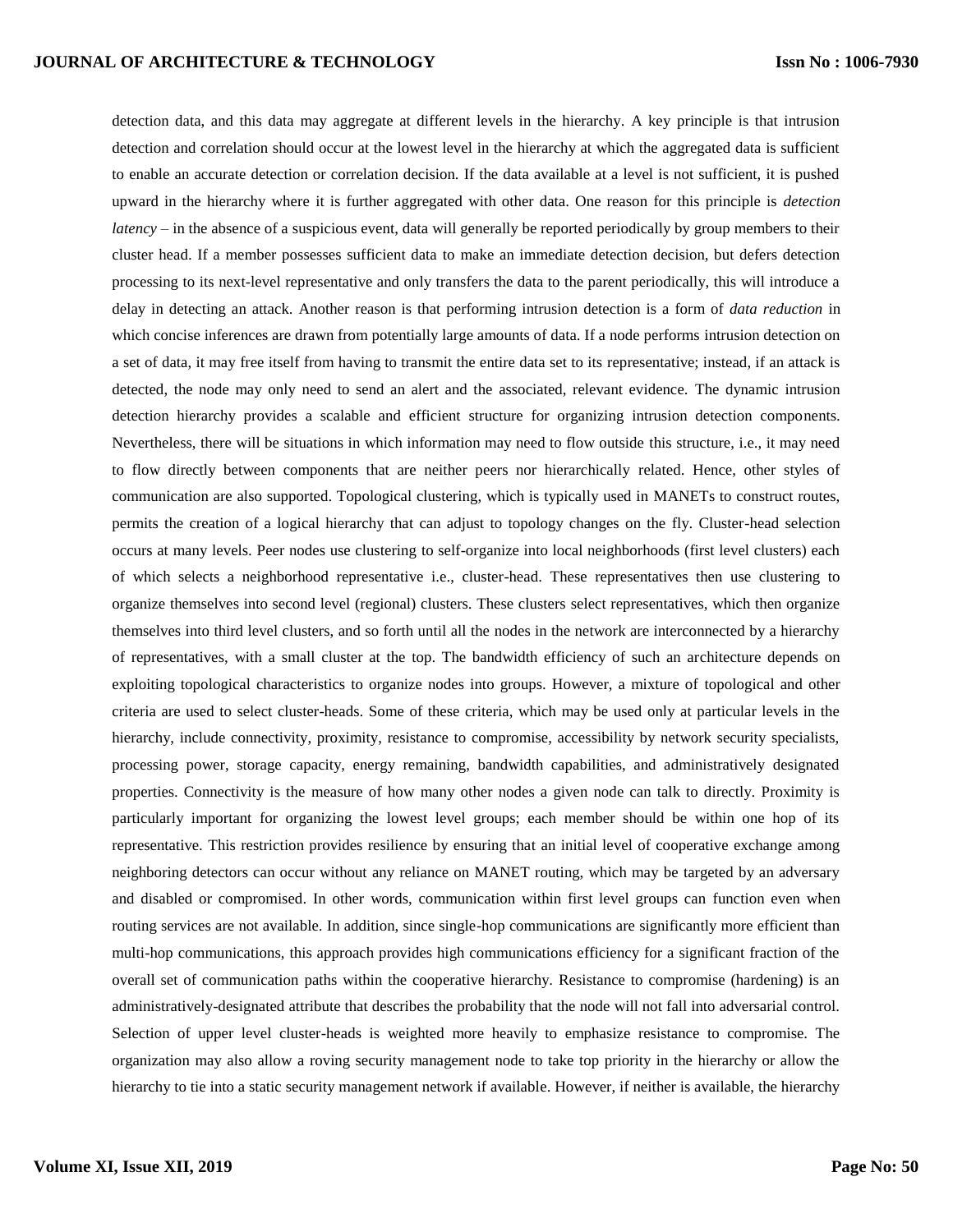should generally attempt to find alternatives among the nodes that are available and meet minimum requirements. Since the operation of some MANETs will be overseen by one or more network security specialists, nodes used by such specialists as security management consoles will typically assume positions at the top of the hierarchy. Processing power and storage capacity are additional attributes describing the ability of the node to perform computation and retain data. Energy remaining is either the measure of battery power left, or indication of an externally powered node (i.e., part of a fuel-powered vehicle). Bandwidth capabilities indicate the node's potential network throughput, and may vary greatly across different hardware platforms. Administratively designated properties include any additional attributes of the nodes that may be relevant.

#### **IV. Performance Analysis**

The proposed scheme has been implemented on network simulator *ns-2* [15] to evaluate its performance. The 802.11 MAC layer in ns2 is used for this purpose. The chosen parameters for simulation are shown in Table I. Before we discuss the performance results of the system, we describe the simulation for clustering. For cluster formation in the network, we have simulated *passive clustering*. Passive clustering is an on-demand protocol. It constructs and maintains the cluster architecture only when there are on-going data packets that piggyback cluster-related information (e.g. the state of a node in a cluster, the IP address of the node etc.). Each node collects neighbor information through promiscuous packet receptions. Passive clustering has also two essential components: (i) first declaration wins rule and (ii) gateway selection heuristic. With the *first declaration wins rule*, a node that first claims to be a cluster-head, rules the rest of the nodes in its cluster area. Each cluster is assumed to be 2-hop long, i.e., each cluster-member may be at a maximum 2-hop distance from its cluster-head. In passive clustering, to make sure that all the neighbors have been checked, there is no waiting period. This is in contrast to all the weight-driven clustering mechanisms [4]. The cluster-heads are assumed to broadcast their beacons over 2 hops in every 20 seconds time interval. The *gateway selection heuristic* provides a procedure to elect the minimum number of gateways (including distributed gateways) required to maintain the connectivity in a distributed manner. A gateway is a bridge node that connects two adjacent clusters. The beacon message, sent periodically by a cluster-head in a cluster, contains information that includes the identifications of the cluster-members, and the gateway node in the cluster. The gateway nodes also send beacons to inform the cluster-members about the adjacent clusters. In the proposed scheme, the gateway selection mechanism is designed in such a way that it eventually allows only one gateway for each pair of neighboring cluster-heads. However, in certain situations it may be possible that there is no gateway node between two clusters. This scenario, although very unlikely in reasonably dense ad hoc networks, may occur if two adjacent cluster heads are mutually reachable not by a two-hop route. Then the clustering scheme should select the two intermediate nodes as distributed gateways. Passive clustering maintains clusters using implicit time-out. A node assumes that the nodes it had previously heard from have died or are out of its locality if they have not sent any data within the time-out duration. With a reasonable network communication load, a node can easily keep track of dynamic topology changes by virtue of this time-out. For the purpose of evaluation of the detection efficiency of the system, we have simulated four types of attacks on the network layer. We have assumed that the goal of the attacker is to degrade the performance of the network or individual nodes instead of gaining privileges of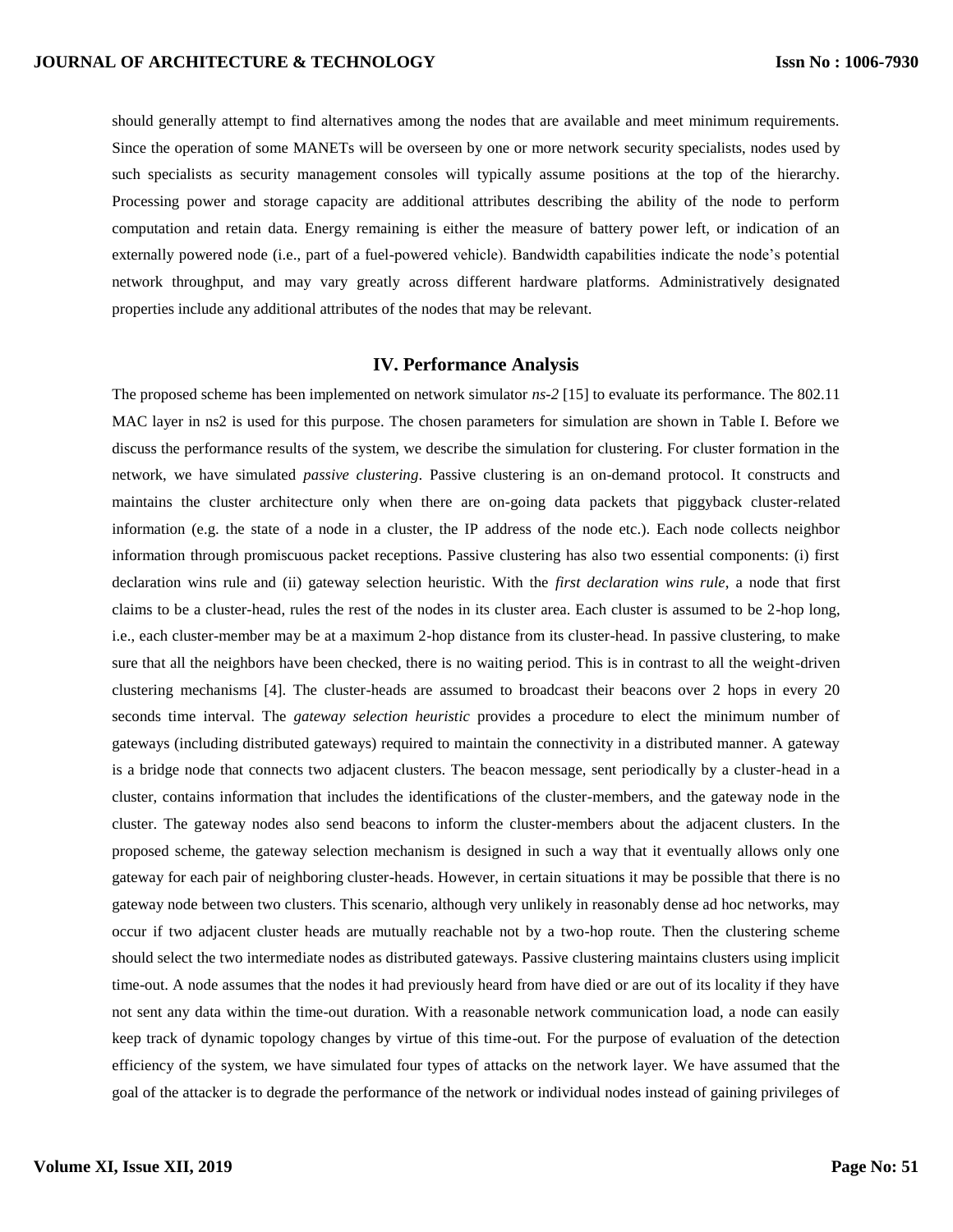a particular node in the network. This assumption means that the proposed IDS focuses on detecting traffic-related attacks. Some of the well known attacks in this category are: power exhaustion, storage and CPU exhaustion attacks, network bandwidth exhaustion attacks such as flooding and deprivation attacks, routing-disruption attacks such as black-hole and gray-hole attacks etc. [16]. Table II shows the experimental results obtained from the simulation. It is observed that the proposed system have effectively detected the simulated attacks launched against it at the network layer with a very low false positive rates. More sophisticated attack simulations at transport and application layer will be made and results will be reported when available.

| <b>Attack Type</b>       | <b>Detection Rate</b> | False Alarm Rate |
|--------------------------|-----------------------|------------------|
| Flooding                 | 100%                  | 2.8%             |
| <b>Blackhole</b>         | 99.3%                 | 0.3%             |
| <b>Sleep Deprivation</b> | 90%                   | 0.7%             |
| Packet Dropping (All)    | 93%                   | 0.5%             |

|--|--|

## **V. Conclusion**

In this paper, we have presented a Co-Operative Distributed intrusion detection architecture for wireless ad hoc networks. The clustering of the network nodes makes message communication efficient and intrusion detection system robust. Local detection allows for detection of attacks, which are localized to a node or a cluster, whereas global detection involves collaboration among the nodes in different clusters. A mobile agent framework is deployed for communication among the nodes for intrusion related information. The results obtained in simulations show that the scheme is effective and efficient. As a future scope of work, we plan to identify different attack techniques and their consequences at different layers of the TCP/IP stack. We also plan to investigate and determine the optimum number of clusters that maximizes the system performance.

#### **REFERENCES**

[1] X. Wang, J.Wong. "An end-to-end detection of wormhole attack in wireless ad hoc networks", Proc. of 31st Annual International Computer Software amd Applications Conference (COMPSAC '07), pp. 39-48, Beijing, China, July 2007Y. [2] S. Buchegger, J.L. Boudec, "Performance analysis of the CONFIDANT protocol: cooperation of nodes- fairness in dynamic ad-hoc networks," Proc. of the 3rd ACM International Symposium on Mobile Ad Hoc Networking and Computing (MobiHoc'02), June 2002, pp. 226-236.

[3] Sun, K. Wu, U.W. Pooch. "Zone-based Intrusion Detection for Mobile Ad Hoc Networks. Ad Hoc and Sensor Wireless Networks", Vol 2, No. 3, 2006.

[4] C.R. Lin, M. Gerla, "Adaptive clustering for mobile wireless networks" *IEEE Journal on Selected Areas in Communications*, Vol. 15, No. 7, September 1997, pp. 1265-1275.